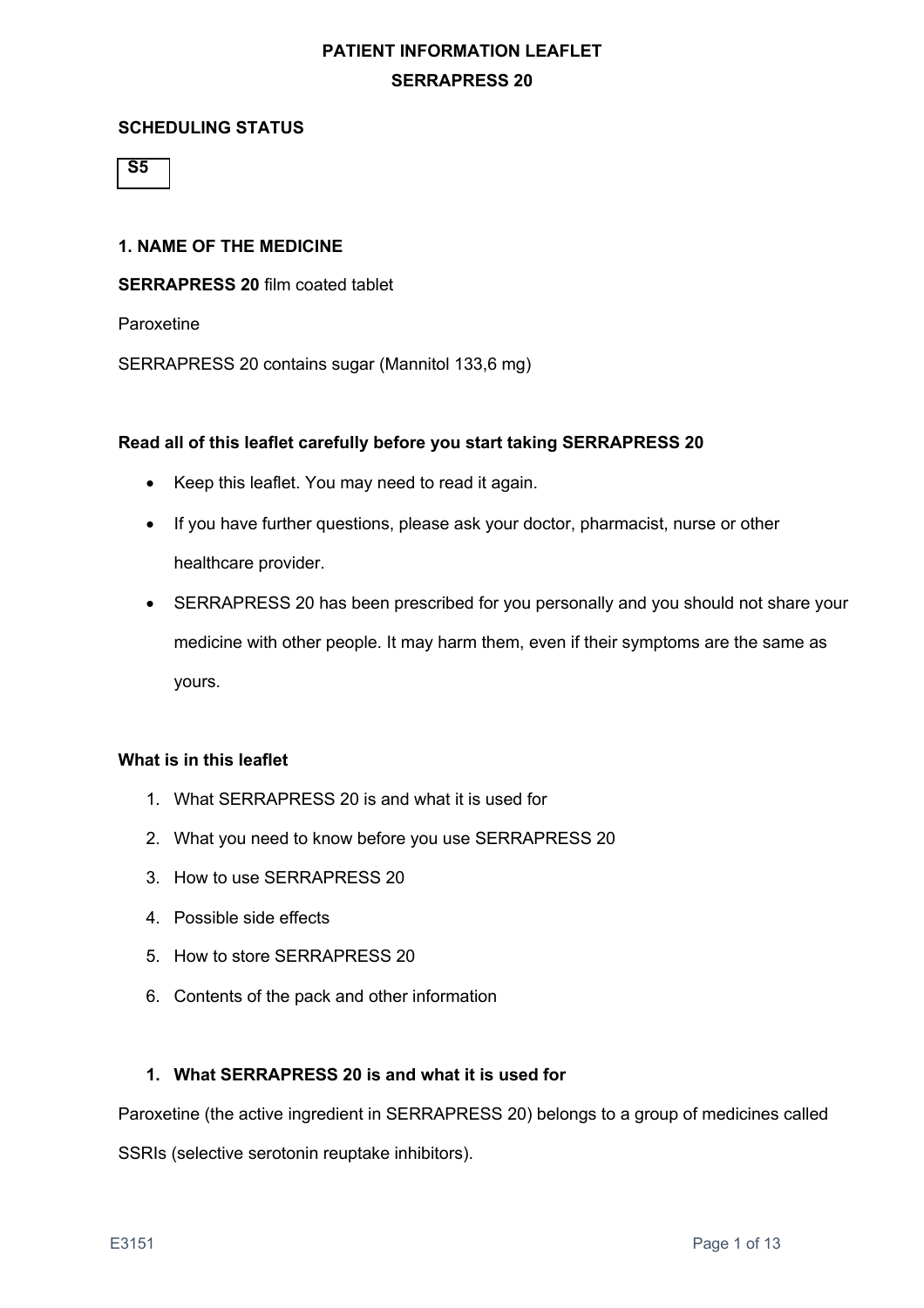Everyone has a substance called serotonin in their brain. People who are depressed or anxious have lower levels of serotonin than others. It is not fully understood how paroxetine and other SSRIs work, but they may help by increasing the level of serotonin in the brain. Treating depression or anxiety disorders properly is important to help you get better.

SERRAPRESS 20 is used to treat a variety of emotional problems.

## • **Depression**

Continuing depression that interferes with your ability to function.

### • **Obsessive compulsive disorder (OCD)**

A condition identified by unwanted, but stubbornly persistent thoughts, and/or unreasonable rituals you feel compelled to repeat.

### • **Social Phobia**

A condition characterised by a strong fear of being judged by others, of being embarrassed and marked by shyness or stage fright so intense that it interferes with your work and social life.

### • **Panic Disorder**

A crippling emotional problem characterised by sudden attacks of at least four of the following symptoms: rapid heartbeat, sweating, shaking, numbness, chills or hot flashes, shortness of breath, a feeling of choking, chest pain, nausea or abdominal distress, dizziness or faintness, feelings of unreality or detachment, fear of losing control, or fear of dying.

### • **Generalised Anxiety Disorder:**

A disease marked by excessive anxiety and worry that persists for at least 6 months and cannot be easily controlled. True cases of generalised anxiety disorder are accompanied by at least three of the following symptoms: restlessness or an on-edge feeling, a tendency to wear out easily, difficulty concentrating or spells when the mind goes blank, irritability, muscle tension, or sleep disturbance.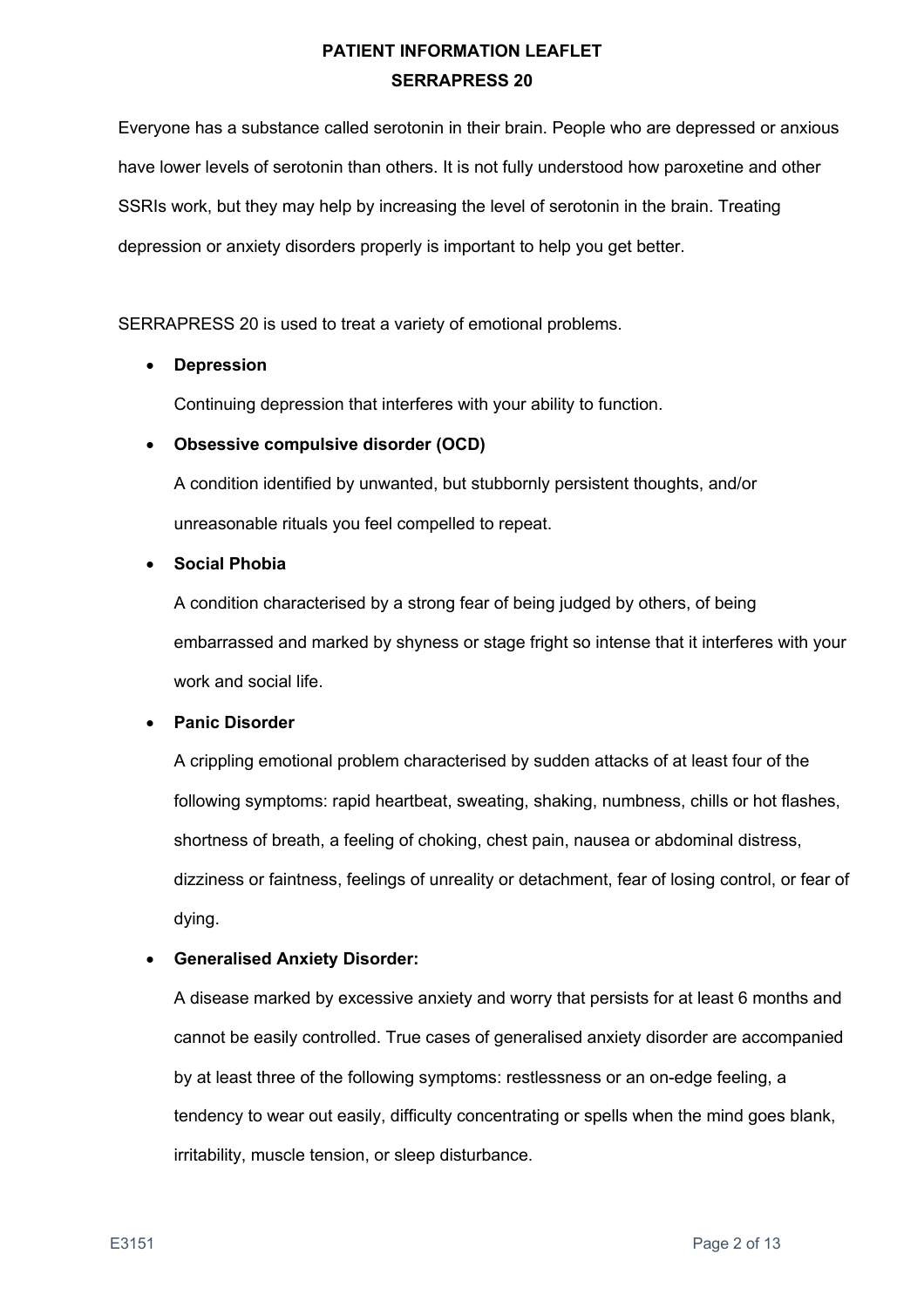### **2. What you need to know before you take SERRAPRESS 20**

### **Do not take SERRAPRESS 20:**

- if you are hypersensitive (allergic) to paroxetine, or to any of the ingredients of SERRAPRESS 20 (see section 6)
- If you are taking other medicines for depression called monoamine oxidase inhibitors (MAOls, including moclobemide and linezolid), or have taken them at any time within the last two weeks. Your doctor will advise you how you should begin taking SERRAPRESS 20 once you have stopped taking the MAOI. You should also not start taking MAO inhibitors for two weeks after SERRAPRESS 20 treatment is terminated
- SERRAPRESS 20 should not be used for children and adolescents under the age of 18 years. (see Take special care with SERRAPRESS 20)
- If you have epilepsy or a history of seizures / fits
- If you are taking a medicine containing pimozide (to treat a mental disorder), as SERRAPRESS 20 may cause a serious irregular heart beat which can be fatal when taken in combination with these medicines
- If you have porphyria (an enzyme disorder with symptoms such as severe abdominal pain, pain in your chest, back or legs, vomiting or a rapid heartbeat.)

### **Warnings and precautions**

#### **Take special care with SERRAPRESS 20:**

Talk to your doctor before taking SERRAPRESS 20:

- If you are an adolescent or young adult aged less than 18 years
- If you are depressed and/or have anxiety disorders, you can sometimes have thoughts of harming or killing yourself. These may be increased when first starting antidepressants, since these medicines take time to work (usually about two weeks but sometimes longer)
- If you have previously had thoughts about killing or harming yourself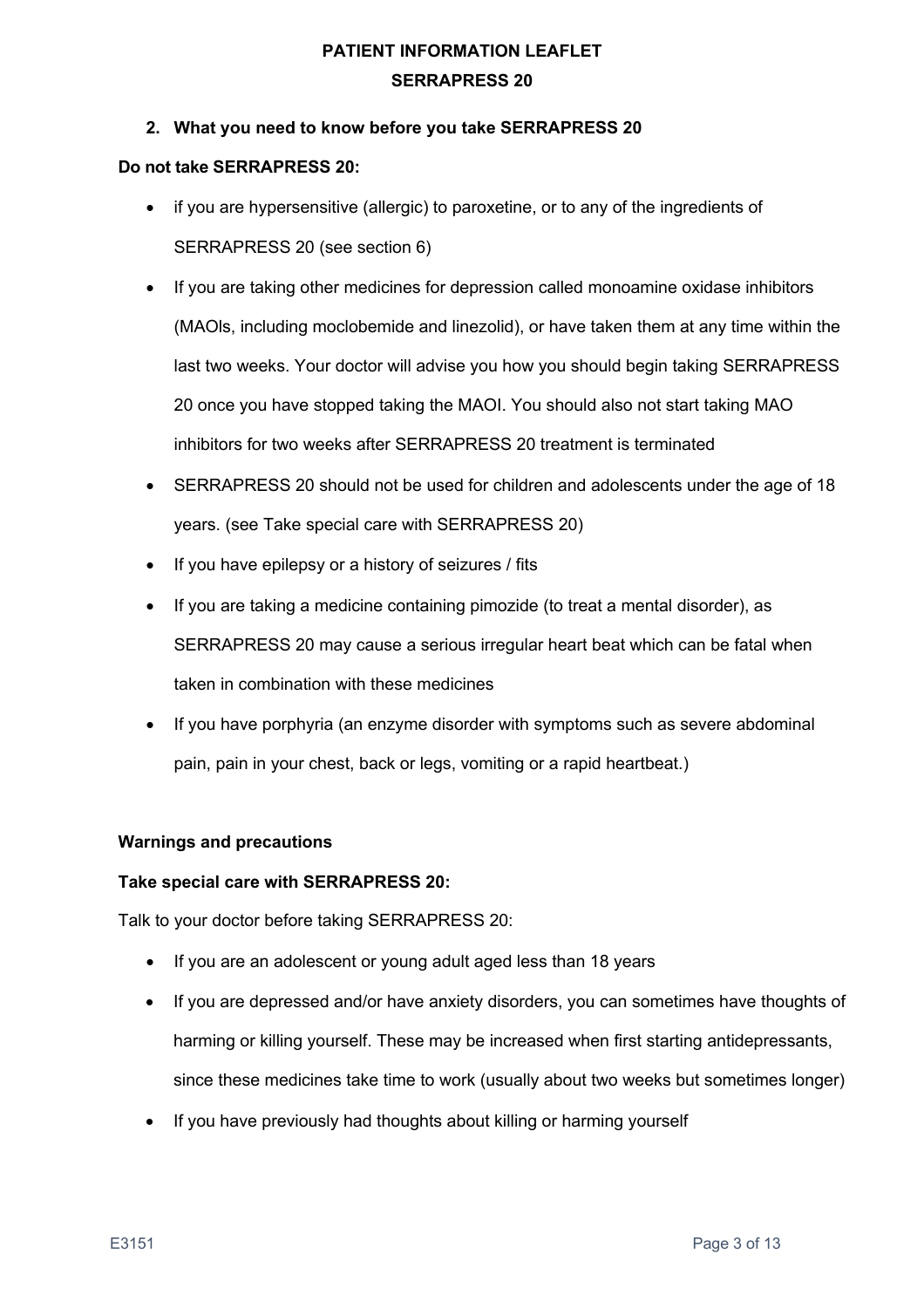- Your doctor will monitor your treatment and your progress carefully for the first few weeks. If you have any thoughts of harming or killing yourself at any time, contact your doctor immediately or go to a hospital straight away
- Do not stop taking SERRAPRESS 20 without telling your doctor. If you stop taking your SERRAPRESS 20 film coated tablets suddenly, you may experience withdrawal effects (see Possible Side Effects)
- If you suffer from epilepsy or seizures (fits)
- If you experience a feeling of restlessness, usually within the first few weeks of treatment (see Possible Side Effects)
- If you are taking other similar medicines for a mental condition as this may lead to Neuroleptic Malignant Syndrome, a life-threatening condition with symptoms such as rigid muscles and fever
- If you take medicines containing oxitriptan or L-tryptophan (to treat mood disorders) as you may be at risk of serotonergic syndrome (a condition with symptoms such as agitation or restlessness, dilated pupils and heavy sweating)
- If you have episodes of mania (overactive behaviour or thoughts)
- If you are taking medicine to prevent the clotting of blood or are prone to bleed easily as SERRAPRESS 20 may increase the risk of bleeding
- if you are pregnant and your doctor has prescribed SERRAPRESS 20 for you in the month before your baby is due, there is a risk of excessive bleeding after childbirth
- If you take a medicine containing risperidone (to treat a mental disorder), as this may lead to toxicity (see Taking other medicines with SERRAPRESS 20)
- If you take alcohol, as SERRAPRESS 20 should not be taken with alcohol
- Tell your doctor if you experience unexplained bone pain, tenderness, swelling or bruising. SERRAPRESS 20 may be associated with bone fractures
- If you have a heart disorder
- If you suffer from glaucoma (an eye condition that can result in the damage of the optic nerve)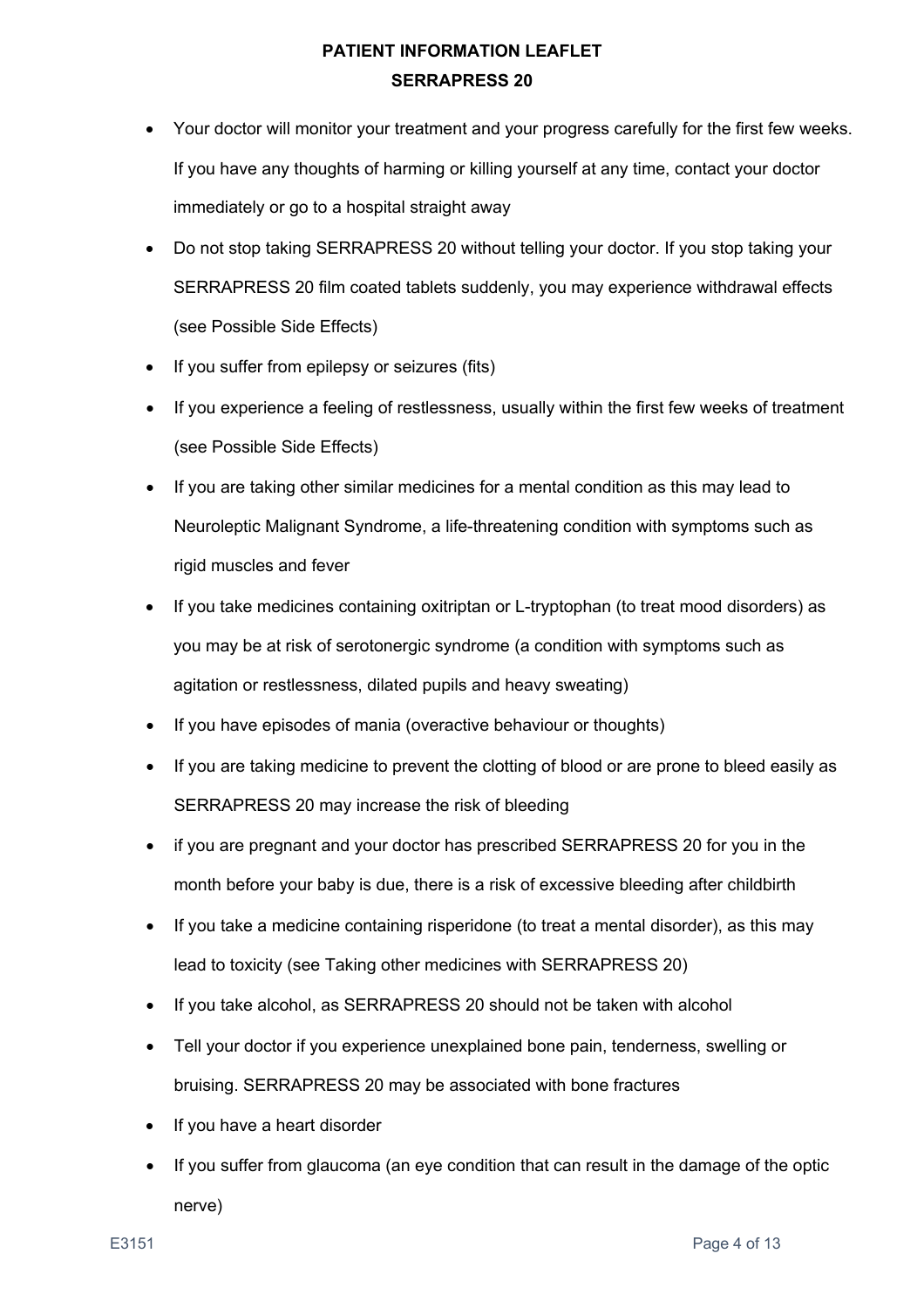- If you have diabetes, as the dosage of your medicine may have to be adjusted
- If you have kidney or liver problems
- If you are or planning to become pregnant, as the use of SERRAPRESS 20 during the first three months of pregnancy, may cause heart defects in the infant (see Pregnancy and breastfeeding).

### **Children and adolescents under 18**

SERRAPRESS 20 must not be used for children and adolescents under 18 years. Patients under 18 have an increased risk of side effects such as suicide attempts, suicidal thoughts and hostility (predominantly aggression, oppositional behaviour and anger) when they take SERRAPRESS 20.

You may find it helpful to tell a relative or close friend that you are depressed or have an anxiety disorder, and ask them to read this leaflet. You might ask them to tell you if they think your depression or anxiety is getting worse, or if they are worried about changes in your behaviour.

### **Other medicines and SERRAPRESS 20**

Always tell your healthcare provider if you are taking any other medicine. (This includes complementary or traditional medicines.)

Some of the medicines that should not be used in combination with SERRAPRESS 20 are:

- Medicines called monoamine oxidase inhibitors (MAOIs) including moclobemide and linezolid (see Do not take SERRAPRESS 20).
- Debrisoquine (a medicine used to treat high blood pressure) as SERRAPRESS 20 may increase debrisoquine's effect.
- Risperidone (used to treat psychiatric conditions) as SERRAPRESS 20 may increase the effect of risperidone.
- Fentanyl (used in general anaesthesia) and tramadol or pethidine (for pain).
- Lithium (used to treat depression) as SERRAPRESS 20 may increase the effect of lithium.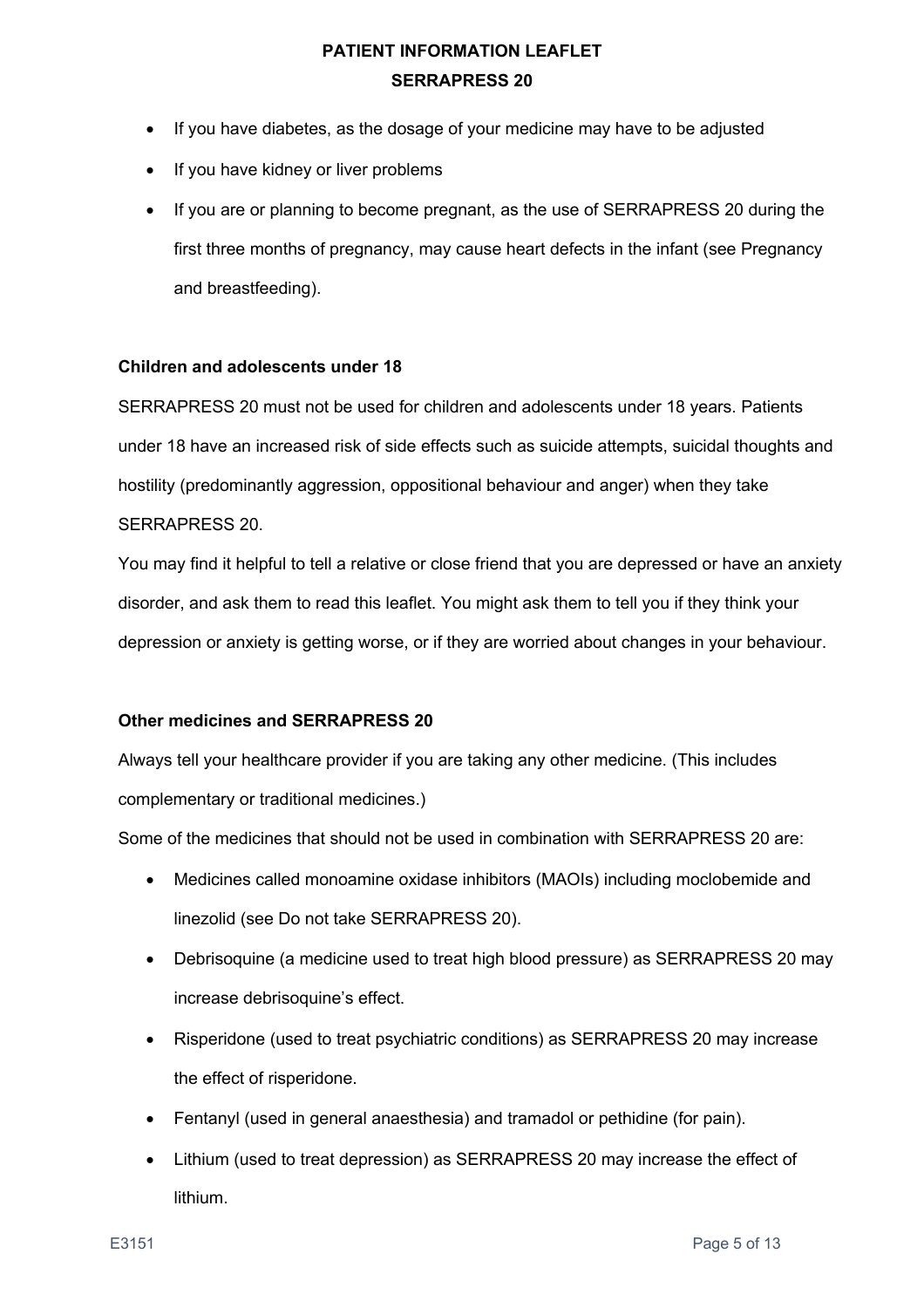- Phenytoin or phenobarbitone (used in the treatment and prevention of seizures in epilepsy) may decrease the effect of SERRAPRESS 20 and lead to symptoms such as diarrhoea and nervousness.
- Pimozide (used to treat schizophrenia) as SERRAPRESS 20 may cause a serious irregular heart beat when taken in combination with pimozide.
- Procyclidine (used to treat Parkinsonism) as SERRAPRESS 20 may increase the effect of procyclidine.
- Aspirin, ibuprofen or other medicines called NSAIDs (non-steroidal anti-inflammatory medicines) used for pain and inflammation as these NSAIDs may cause increased bleeding.
- Sumatriptan (used to treat migraine).
- Theophylline (used in the treatment of asthma).
- Tamoxifen (used to treat breast cancer) as SERRAPRESS 20 may reduce the effect of tamoxifen.
- The effect of SERRAPRESS 20 is not affected, or only marginally affected by food, antacids and propranolol.
- Digoxin (used in the treatment of heart failure) as SERRAPRESS 20 may decrease the effect of digoxin.
- Cimetidine (a medicine used to treat heart burn and stomach ulcers) may increase the effect of SERRAPRESS 20.
- Sparteine (used to treat heart conditions) as SERRAPRESS 20 may increase the effect of sparteine.
- Propafenone (used to treat an irregular heartbeat) or metoprolol used to treat high blood pressure as SERRAPRESS 20 may increase the effect of these medicines.
- Tryptophan (an amino acid supplement), linezolid (an antibiotic), other SSRIs, or St John's Wort (sometimes used for depression), as taking these medicines with SERRAPRESS 20 may lead to a condition called "serotonin syndrome" with symptoms such as fits, shaking, restlessness and irritability.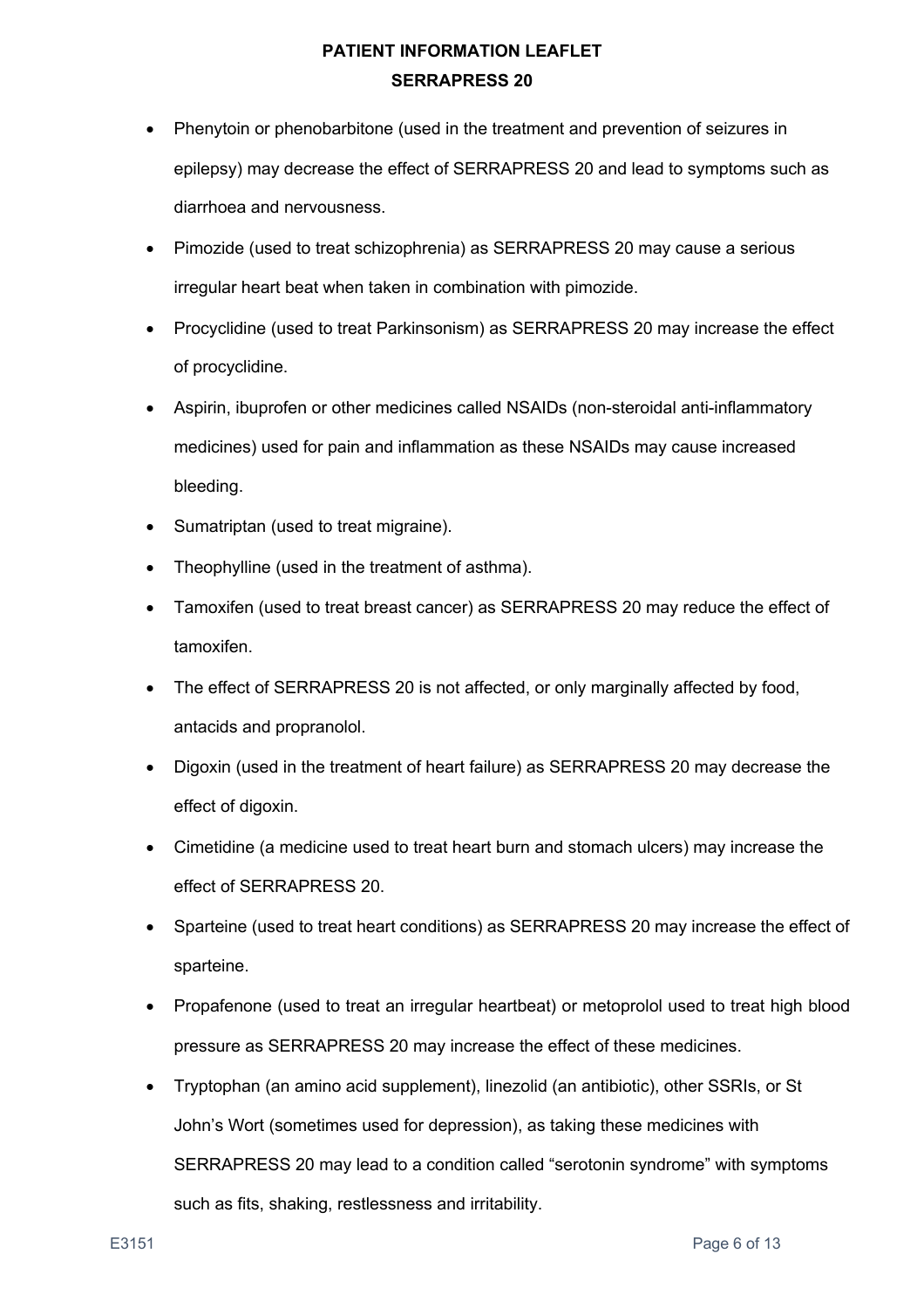- Warfarin or other medicines preventing blood clots as the use of SERRAPRESS 20 may result in bleeding.
- Tricyclic antidepressants such as clomipramine, nortriptyline, amitriptyline, imipramine and desipramine as SERRAPRESS 20 may increase effect of the tricyclic antidepressants.
- The use of alcohol with SERRAPRESS 20 is not recommended. (see Take special care with SERRAPRESS 20).

### **SERRAPRESS 20 with food and drink**

SERRAPRESS 20 film coated tablets should be taken once a day in the morning with food and should be swallowed not chewed.

Do not drink alcohol while you are taking SERRAPRESS 20. Alcohol may worsen your side effects.

### **Pregnancy, breastfeeding and fertility**

If you are pregnant or breastfeeding your baby, please consult your doctor, pharmacist or other healthcare professional for advice before using SERRAPRESS 20.

The safe use of SERRAPRESS 20 during pregnancy and breastfeeding has not been established. If you are pregnant, suspect that you are pregnant or breastfeeding your baby, consult your healthcare provider for advice before taking SERRAPRESS 20. If you are planning to become pregnant or are breastfeeding ask your doctor or pharmacist for advice before taking SERRAPRESS 20. If you are already taking SERRAPRESS 20 and have just found out that you are pregnant you should talk to your doctor immediately. This is because some studies have suggested an increase in the risk of heart defects in babies whose mothers received SERRAPRESS 20 in the first few months of pregnancy. Your doctor may decide that it is better for you to gradually stop taking SERRAPRESS 20 while you are pregnant. If you use SERRAPRESS 20 in pregnancy, particularly in late pregnancy, it may cause an increased risk of persistent pulmonary hypertension of your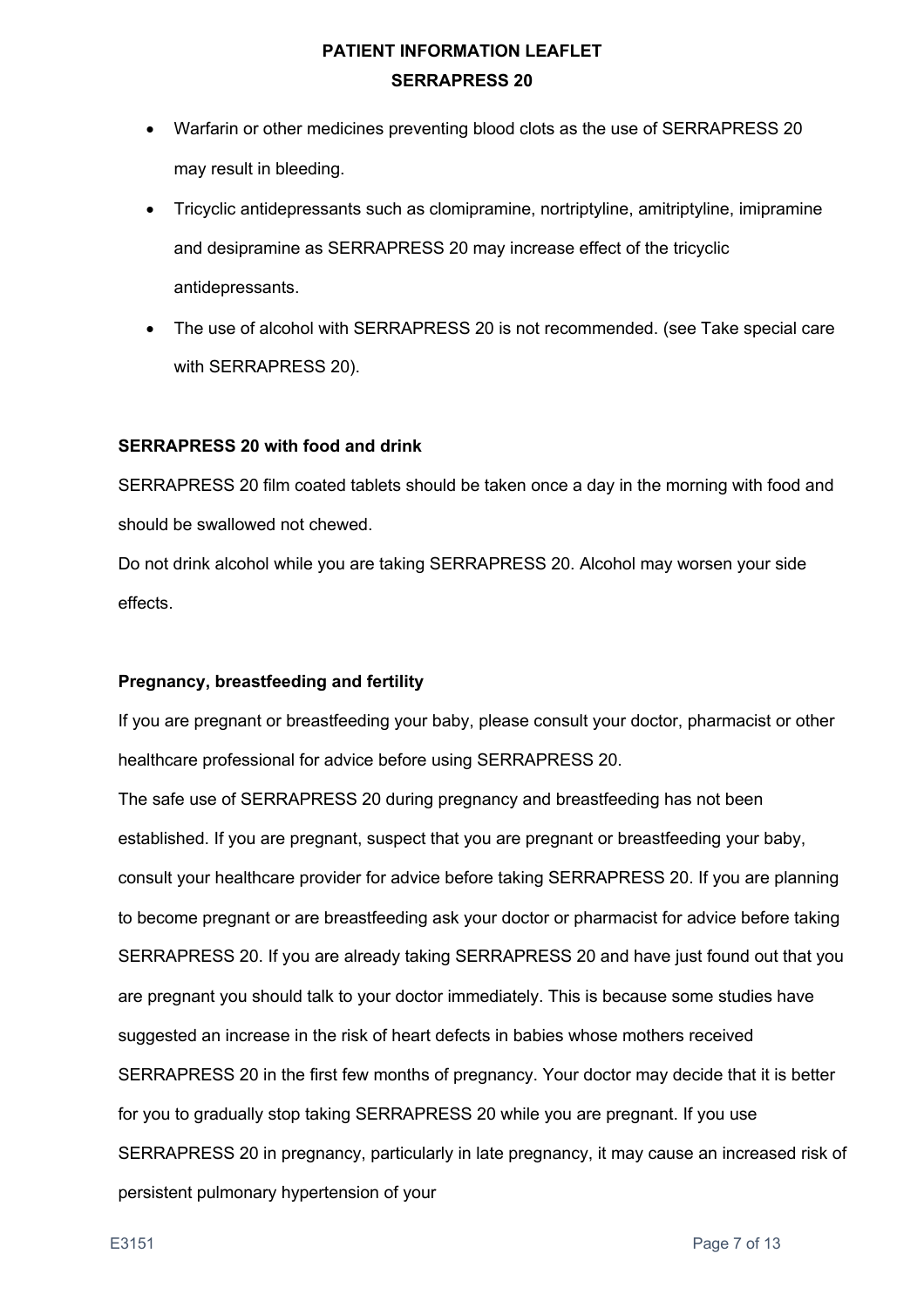baby (PPHN), with symptoms such as rapid breathing, lack of oxygen, heart problems. If you take SERRAPRESS 20 near the end of your pregnancy there may be an increased risk of heavy vaginal bleeding shortly after birth, especially if you have a history of bleeding disorders. Your doctor or midwife should be aware that you are taking SERRAPRESS 20 so they can advise you.

### **Driving and using machines:**

SERRAPRESS 20 may cause drowsiness and dizziness. Make sure you know how you react to SERRAPRESS 20 before driving a vehicle, operating machinery, or do anything else that could be dangerous

### **3. How to take SERRAPRESS 20**

Do not share medicines prescribed for you with any other person. Always use SERRAPRESS 20 exactly as your doctor has instructed. You should check with your doctor or pharmacist if you are unsure.

### **Adults:**

The usual dose is one SERRAPRESS 20 film coated tablet (20 mg paroxetine) once a day in the morning, with food. The film coated tablet should be swallowed and not chewed. Your doctor will advise you on your film coated tablet dose, based on your specific condition.

### **Children:**

The safety and efficacy of SERRAPRESS 20 in children under the age of 18 years have not been established. SERRAPRESS 20 should therefore not be used in the treatment of children and adolescents under the age of 18 years.

Take your film coated tablets once a day, every day, at about the same time each day. Your doctor will tell you how long your treatment with SERRAPRESS 20 will last. Do not stop treatment early because you may experience unwanted side effects.

If you have the impression that the effect of SERRAPRESS 20 is too strong or too weak, tell your doctor or pharmacist.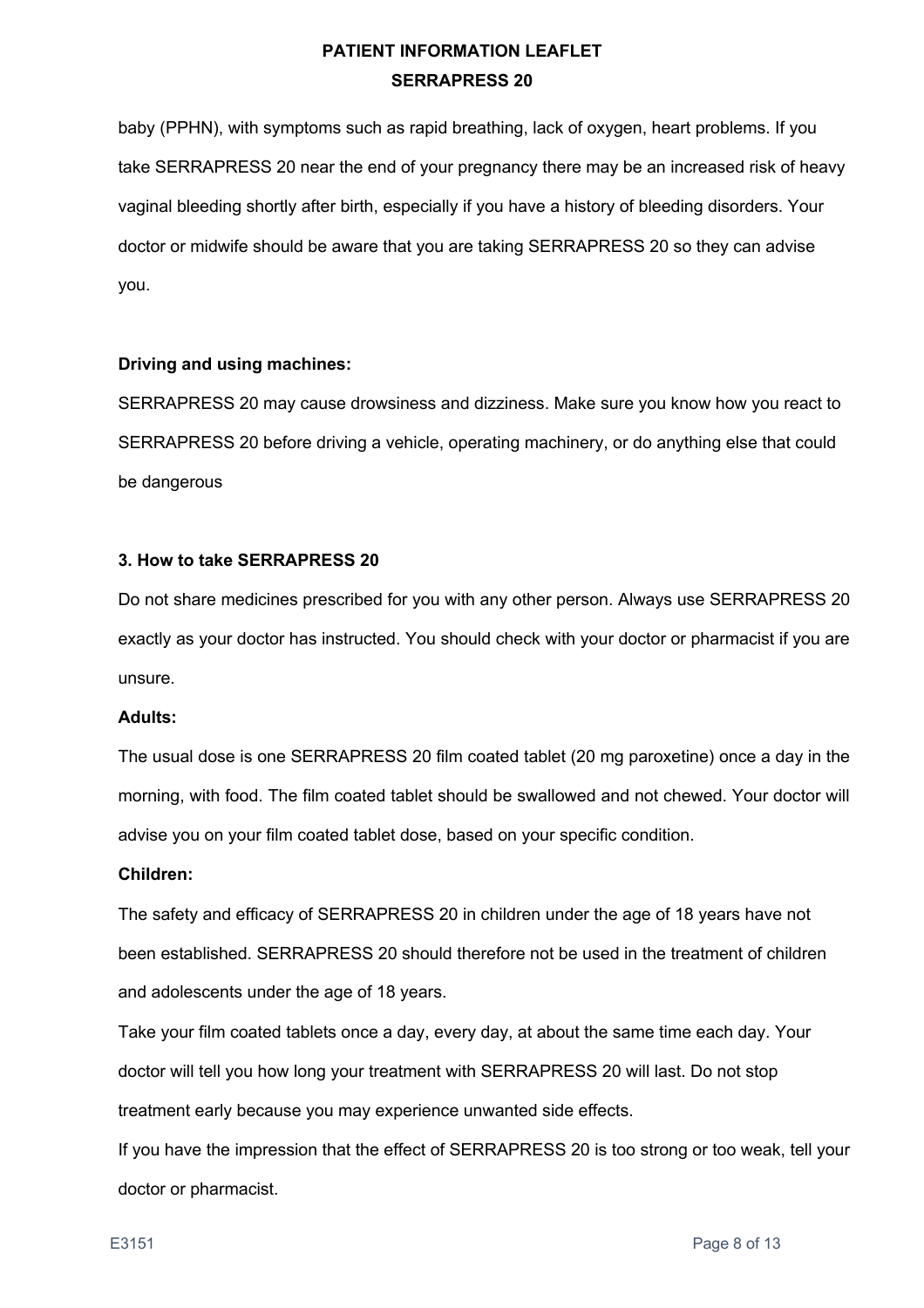#### **If you take more SERRAPRESS 20 than you should:**

In the event of overdosage, consult your doctor or pharmacist. If neither is available, contact the nearest hospital or poison control centre.

Symptoms of overdose may include:

• Symptoms of overdose may include vomiting, dilated pupils, fever, headache, rapid heartbeat, muscle contractions and feeling anxious.

Do not forget to take the product pack with you, as well as the remaining film coated tablets.

### **If you forget to take SERRAPRESS 20:**

Take the missed dose as soon as possible. However, if it is almost time for your next dose, continue to take the next film coated tablet at the usual time. Do not take a double dose to make up for forgotten individual doses.

### **If you stop taking SERRAPRESS 20**

Feeling dizzy or shaky (tremors), sleep disturbances, anxiety, headache, nausea, feeling confused, excessive sweating, diarrhoea.

### **4. Possible side effects**

SERRAPRESS 20 can have side effects.

Not all side effects reported for SERRAPRESS 20 are included in this leaflet. Should your general health worsen, or if you experience any untoward effects while using SERRAPRESS 20, please consult your healthcare provider for advice.

If any of the following happens, stop using SERRAPRESS 20 and tell your doctor immediately or go to the casualty department at your nearest hospital:

• swelling of the hands, feet, ankles, face, lips, mouth or throat, which may cause difficulty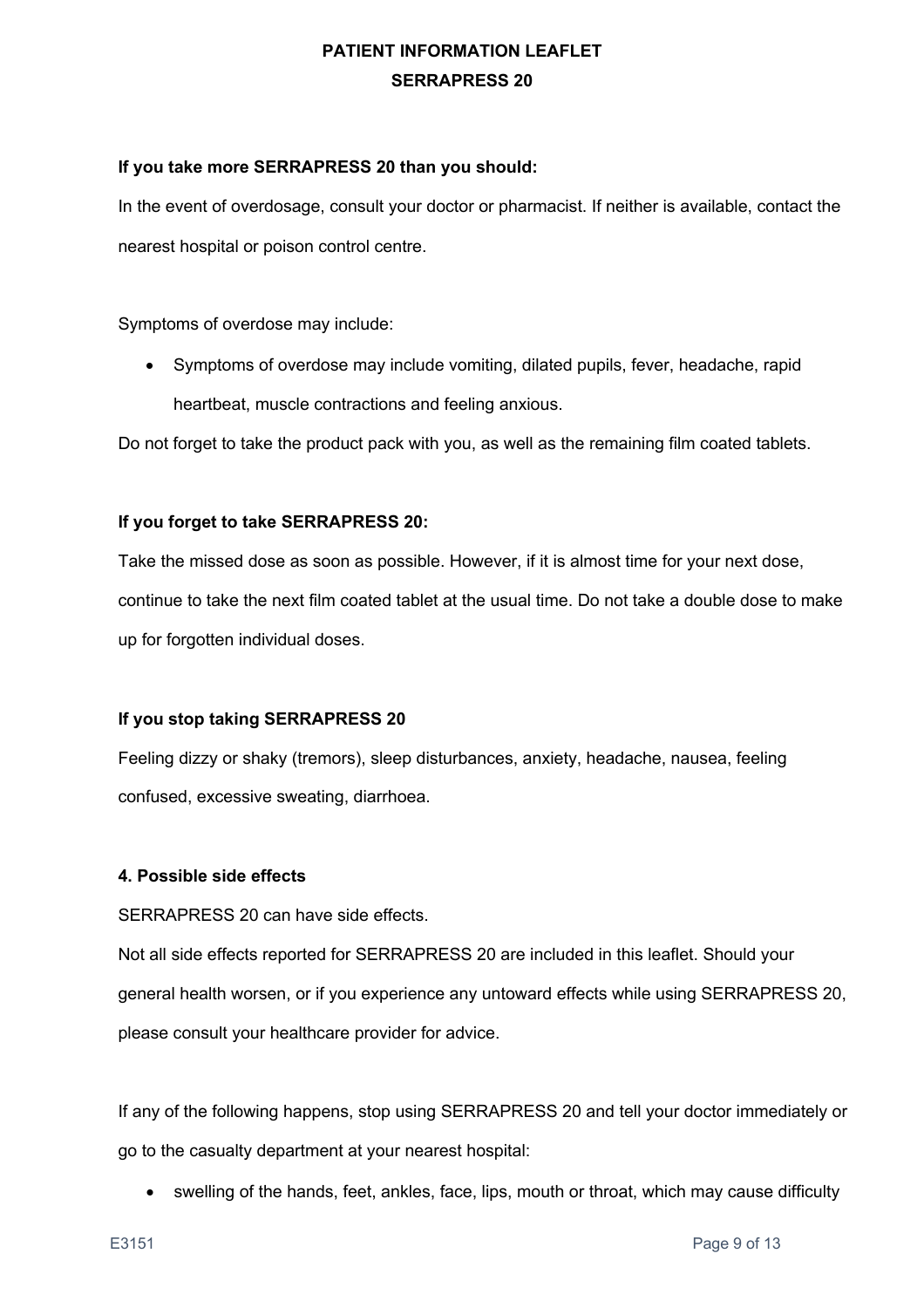in swallowing or breathing

- chest pain
- rash or itching

These are all very serious side effects. If you have them, you may have had a serious allergic reaction to SERRAPRESS 20. You may need urgent medical attention or hospitalisation.

Tell your doctor immediately or go to the casualty department at your nearest hospital if you notice any of the following:

- abnormal bleeding of skin, eye or stomach, purpura (purple spots on the skin caused by internal bleeding from the blood vessels)
- various conditions which can only be detected by means of laboratory tests of the blood, urine and the heart
- thinking of killing yourself (suicidal ideation) and suicidal behaviour
- blurred or abnormal vision, dilation pupils or glaucoma (high eye pressure)
- fast irregular heartbeat
- high blood pressure or low blood pressure (feeling dizzy when standing up)
- chest pain, difficulty in breathing
- inflammation of the liver (hepatitis), with symptoms such as fatigue, loss of appetite and muscle, joint ache or liver failure
- yellowing of the skin and eyes, also called jaundice
- seizures, shivering, rapid or slow heartbeat, excessive sweating
- lack of ability to urinate, loss of bladder control, bladder infection
- serious skin rashes including Stevens-Johnson syndrome and toxic epidermal necrolysis. These can appear as reddish target-like macules or circular patches often with central blisters on the trunk, skin peeling, ulcers of the mouth, throat, nose, genitals and eyes and can be preceded by fever and flu-like symptoms (very rare side effects, potentially life threatening)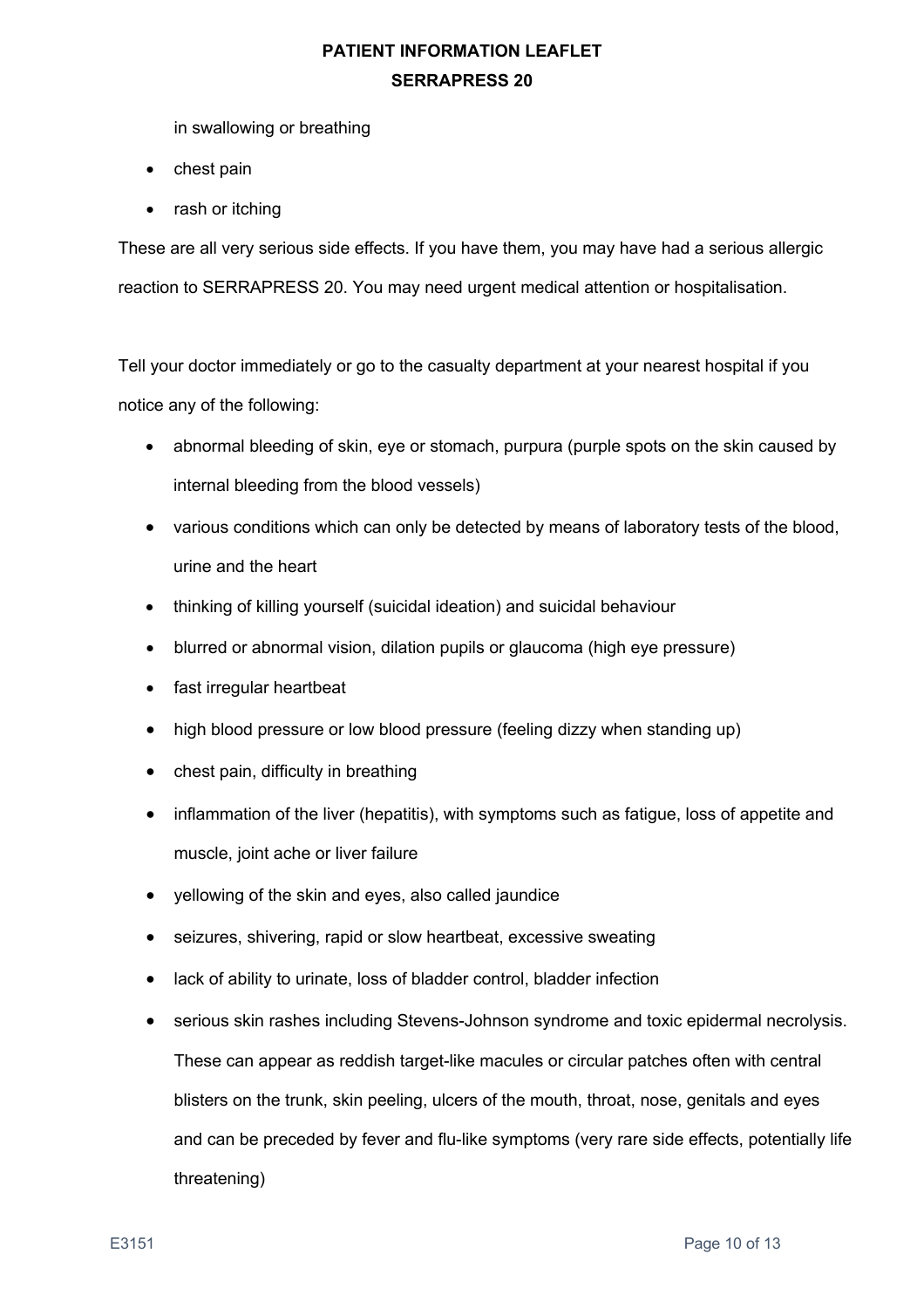These are all serious side effects. You may need urgent medical attention.

Tell your doctor if you notice any of the following:

Frequent side effects:

- increased or decreased appetite, weight gain, anorexia, increased risk of abdominal bleeding, low levels of sodium in the blood, increased or decreased blood sugar levels
- not sleeping well (insomnia) or feeling sleepy, agitation
- drowsiness, feeling dizzy or shaky (tremors), twitching, headache, fatigue
- yawning
- constipation, diarrhoea, dry mouth, nausea, vomiting, indigestion, abdominal pain, excessive gas (wind), heart burn, stomach pain, feeling bloated
- excessive sweating
- sexual dysfunction

Less frequent side effects:

- **bruising**
- feeling confused, having hallucinations (strange visions or sounds), memory loss, impaired concentration, feeling anxious (especially children), de-personalisation (a feeling where your thoughts and feelings seem unreal or not to belong to yourself), panic attacks, inability to sit still, manic reactions
- migraine (very severe headache), restlessness, nervousness, abnormal dreams, an abnormal sensation, typically tingly or prickly ("pins and needles"), overactive/overresponsive muscle reflexes, jerking of the muscles
- blurred or abnormal vision, anisocria (characterised by unequal size of the eye pupil). mydriasis (dilation of the pupil of the eye)
- sinusitis, bronchitis, coughing, sore throat, blocked, red runny nose
- swelling in any part of the body, skin rashes or other skin conditions, sensitivity to sunlight, hair loss